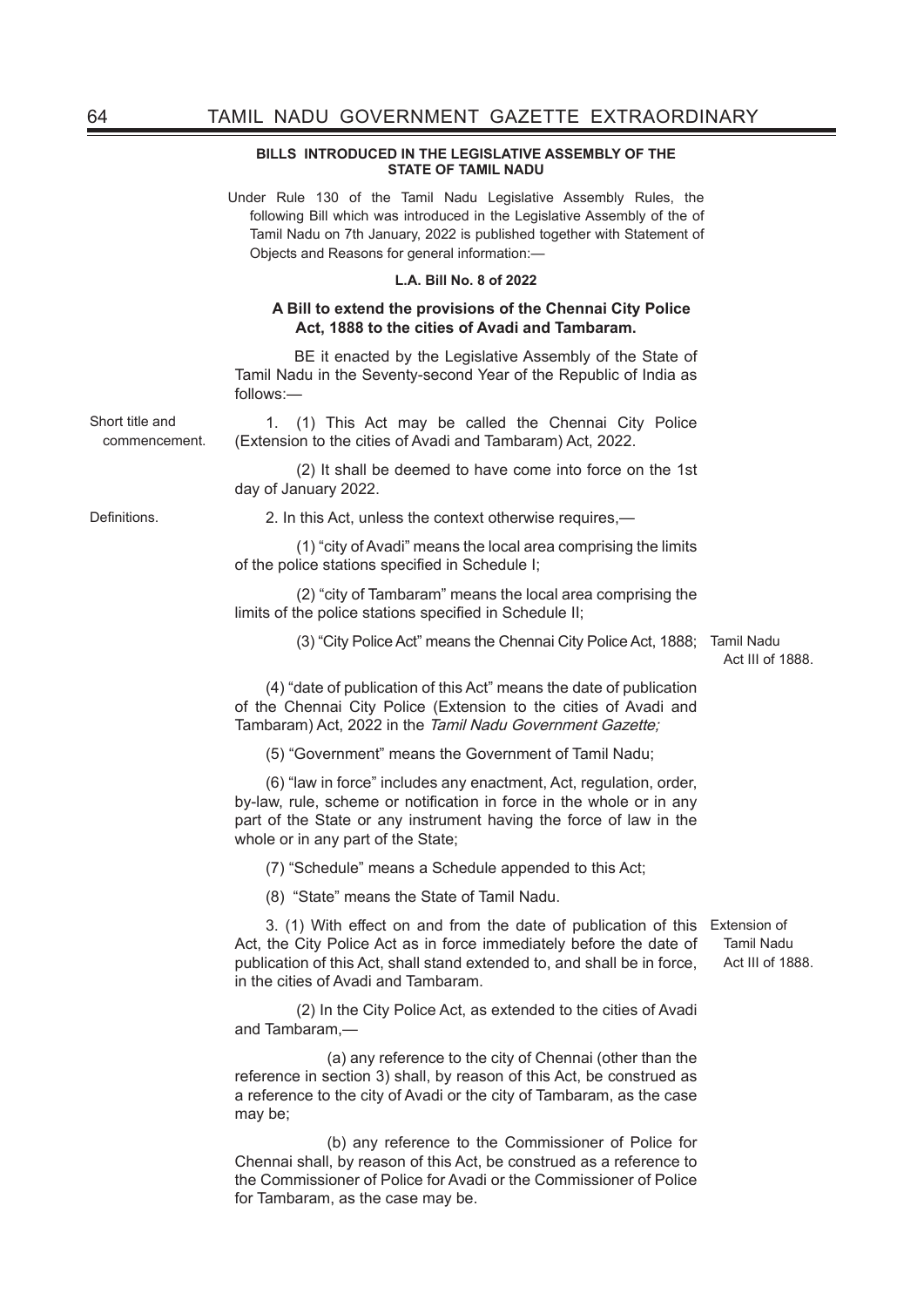4. (1) Without prejudice to the provisions contained in section 7 of the City Police Act, the Government may, by notification, and subject to such conditions and limitation as may be specified therein, empower,—

Power of Government to authorize Commissioner of Police and certain other police officers in cities of Avadi and Tambaram to exercise powers of District Magistrates and Executive Magistrates under Code of Criminal Procedure, 1973.

1974.

 (a) the Commissioner of Police for Avadi or the Central Act 2 of Commissioner of Police for Tambaram, to exercise and perform in relation to the city of Avadi or the city of Tambaram, as the case may be, the powers and duties of an Executive Magistrate and of a District Magistrate under such of the provisions of the Code of Criminal Procedure, 1973 (hereinafter in this section referred to as the said Code) or of any other law in force relating to matters with respect to which the State Legislature has power to make laws for the State, as may be specified in the notification;

(b) any officer subordinate to the Commissioner of Police for Avadi or the Commissioner of Police for Tambaram (not being an officer below the rank of an Assistant Commissioner of Police) to exercise and perform in relation to the city of Avadi or the city of Tambaram, as the case may be, the powers and duties of an Executive Magistrate under such of the provisions of the said Code or of any other law in force relating to matters with respect to which the State Legislature has power to make laws for the State, as may be specified in the notification.

(2) Every officer subordinate to the Commissioner of Police for Avadi or the Commissioner of Police for Tambaram, shall, in the exercise and performance of any powers and duties, which he is empowered to exercise or perform functions under sub-section (1), be subject to the general control of the respective Commissioner of Police in the same manner and to the same extent as an Executive Magistrate appointed under section 20 of the said Code would be subject to the general control of the District Magistrate appointed under that section.

 (3) The Commissioner of Police for Avadi of the Commissioner of Police for Tambaram, or any officer subordinate to such Commissioner, shall not be subject, in the exercise and performance of any powers and duties which he is empowered to exercise and perform under sub-section (1), to the general control of the District Magistrate appointed under section 20 of the said Code.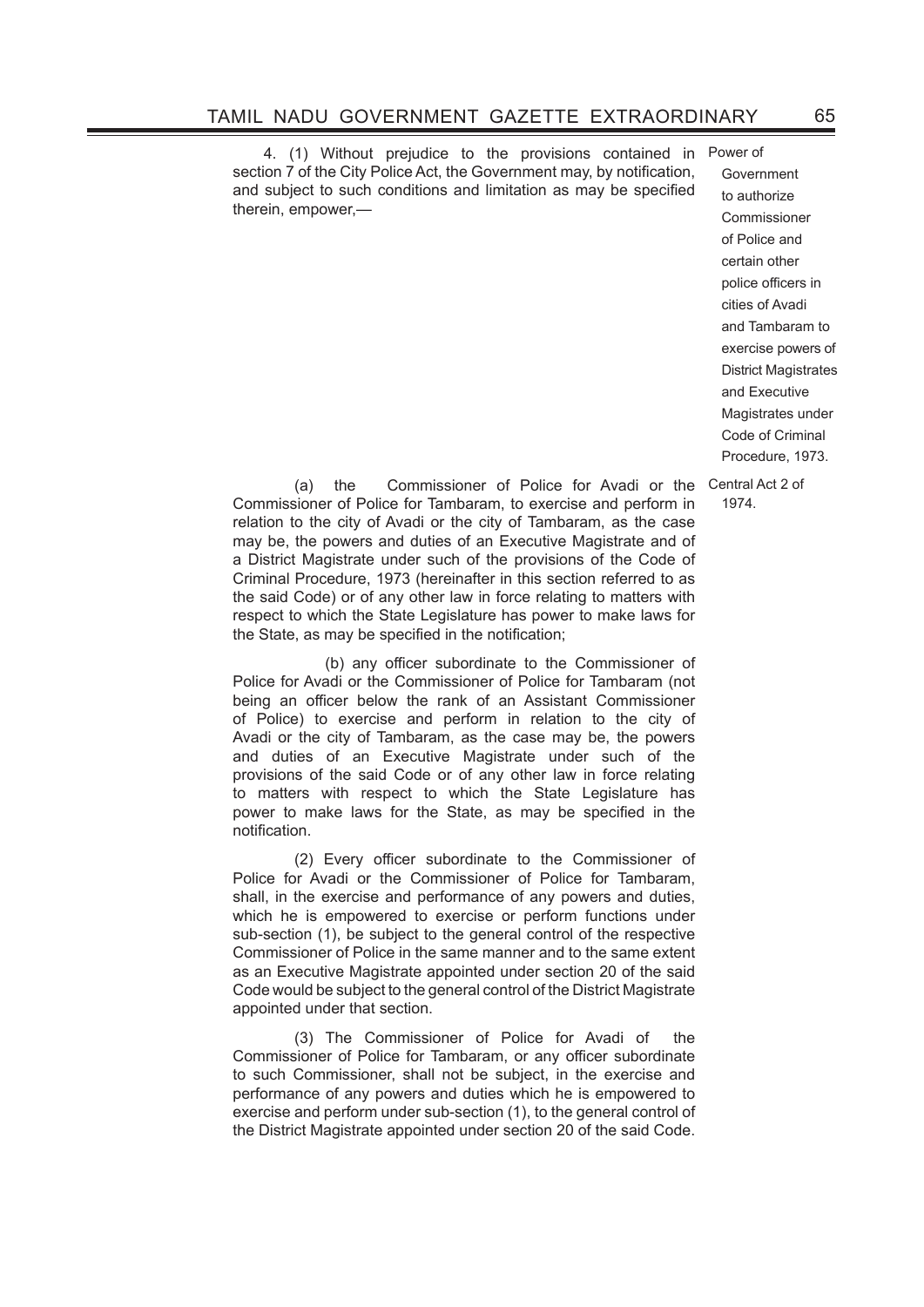Police force functioning in cities of Avadi and Tambaram immediately before date of publication of this Act to be deemed to be police force constituted under City Police Act as extended.

5. (1) The police force functioning in the city of Avadi and in the city of Tambaram, immediately before the date of publication of this Act (hereinafter in this section referred to as the existing police force) shall, on the date of publication of this Act, be deemed to be the police force constituted for the city of Avadi or the city of Tambaram, as the case may be, under the City Police Act as extended, by this Act and every member of the existing police force holding office immediately before the date of publication of this Act shall be deemed to be appointed on such date of publication, as members of the police force for the city of Avadi or the city of Tambaram, as the case may be.

 (2) All proceedings (including proceedings by way of investigations) pending before any police officer of the existing police force immediately before the date of publication of this Act, shall on the date of publication of this Act, be deemed to be proceedings pending before him in his capacity as the holder of the office to which he is deemed to be appointed under sub-section (1) and shall be dealt with accordingly.

(3) Where any power or function which may be exercised or discharged under any law by a District Magistrate or an Executive Magistrate immediately before the date of publication of this Act has been conferred on the Commissioner of Police for Avadi or the Commissioner of Police for Tambaram or any other police officer by or under the City Police Act as extended, all proceedings in relation to, or arising from, the exercise of such power or the discharge of such function pending immediately before such conferment before the District Magistrate or Executive Magistrate, as the case may be, shall on the conferment of such power or function on the Commissioner of Police for Avadi or the Commissioner of Police for Tambaram or other police officer, stand transferred to the Commissioner of Police for Avadi or the Commissioner of Police for Tambaram, or other police officer, as the case may be, and the officer to whom such proceedings stand so transferred shall either proceed de novo or from the stage of such transfer.

6. (1) Notwithstanding anything contained in the City Police Act as extended, the Commissioner of Police for Avadi and the Commissioner of Police for Tambaram shall, in exercise of their functions under the City Police Act as extended, be under the control and direction of the Director-General of Police for the State, subject to any rules that may be made under sub-section (2).

(2) It shall be competent to the Government to make rules to limit and regulate the exercise of the powers of control and direction conferred on the Director-General of Police by sub-section (1) in respect of the Commissioner of Police for Avadi and the Commissioner of Police for Tambaram.

Control of Director General of Police over Commissioner of Police for Avadi and Tambaram.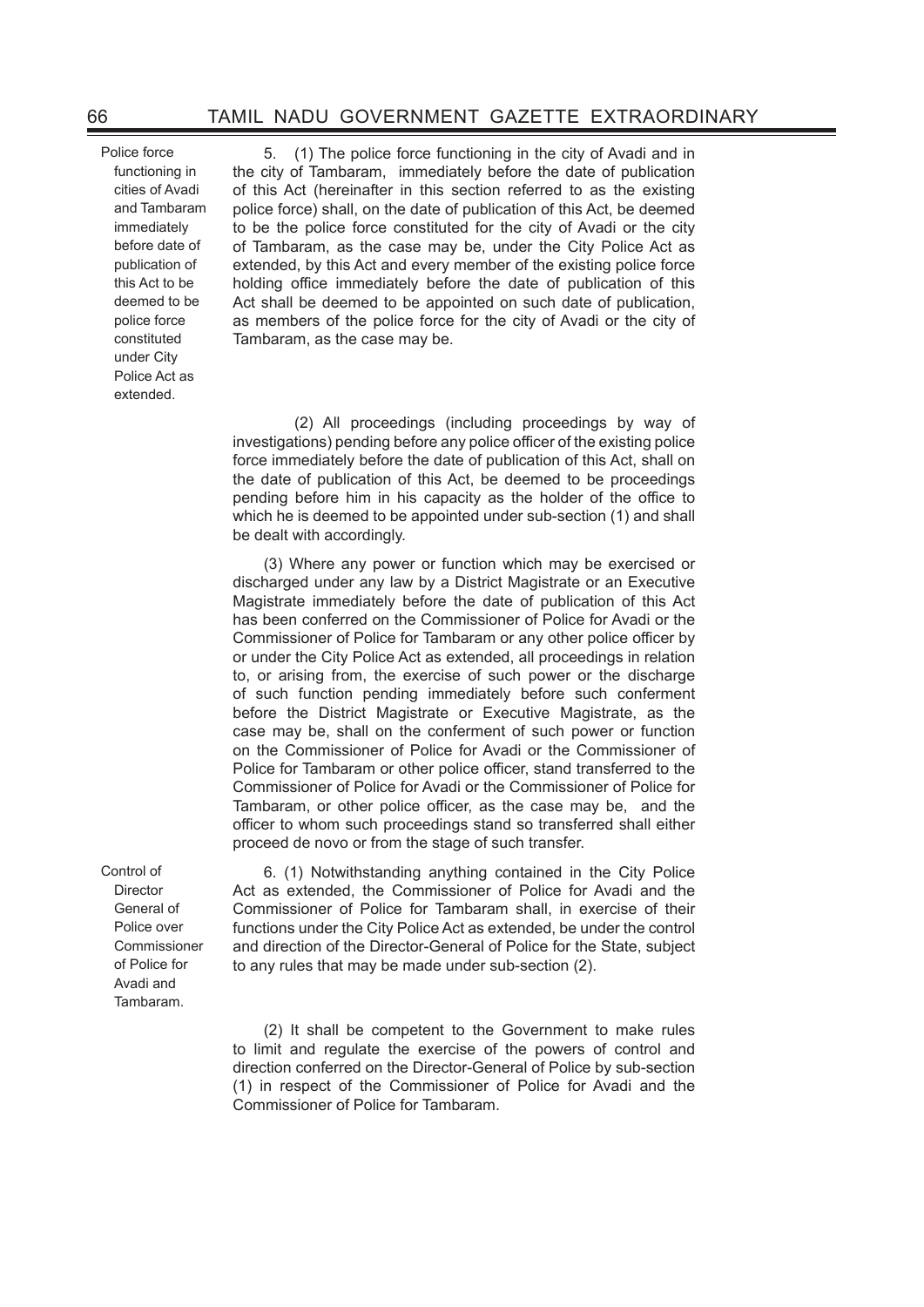(3) Nothing in this section shall apply in relation to the powers and functions which may be exercised or discharged by the Commissioner of Police for Avadi or the Commissioner of Police for Tambaram, as the case may be, under any law as a District Magistrate or an Executive Magistrate.

7. (1) Any reference in the City Police Act as extended by this Construction of Act to a law which is not in force in the cities of Avadi or Tambaram, on the date of publication of this Act shall, in relation to those cities, be construed as a reference to the corresponding law, if any, in force in the said cities.

(2) Any reference to the Tamil Nadu District Police Act, 1859 in any law in force in the cities of Avadi and Tambaram shall, in relation to those cities, be construed, on and after the date of publication of this Act, as reference to the City Police Act.

Central Act XXIV of 1859.

Central Act XXIV of 1859.

8. If, immediately before the date of publication of this Act, there is any law in force in the cities of Avadi or Tambaram including the Tamil Nadu District Police Act, 1859 (hereinafter in this section referred to as the Central Act) and the provisions of the City Police Act specified in the Schedule to the Central Act and extended by way of notification under section 54-A of the Central Act corresponding to the City Police Act, such corresponding law shall, on the date of publication of this Act, stand repealed in relation to the cities of Avadi or Tambaram, as the case may be, to the extent to which the corresponding law relates to matters with respect to which the State Legislature has power to make laws for the State.

9. (1) The repeal by section 8 of any corresponding law shall Savings. not affect-

 (a) the previous operation of any such law or anything done or duly suffered thereunder; or

 (b) any right, privilege, obligation or liability acquired, accrued or incurred under any such law; or

 (c) any penalty, forfeiture or punishment incurred in respect of any offence committed against any such law; or

 (d) any investigation, legal proceeding or remedy in respect of any such right, privilege, obligation, liability, penalty, forfeiture or punishment as aforesaid; and any such investigation, legal proceeding or remedy may be instituted, continued or enforced and any such penalty, forfeiture or punishment may be imposed as if the City Police Act had not been extended.

 (2) Subject to the provisions of sub-section (1), anything done or any action taken, including any appointment or delegation made, notification, order, instruction or direction issued, rule, regulation, form, by-law or scheme framed, certificate, permit or licence granted or registration effected under such corresponding law, in relation to the cities of Avadi or Tambaram, shall be deemed to have been done or taken under the corresponding provisions of the City Police Act and shall continue in force accordingly, unless and until superseded by anything done or any action taken under the said City Police Act as extended.

reference to laws not in force in cities of Avadi and Tambaram.

Repeal of corresponding law.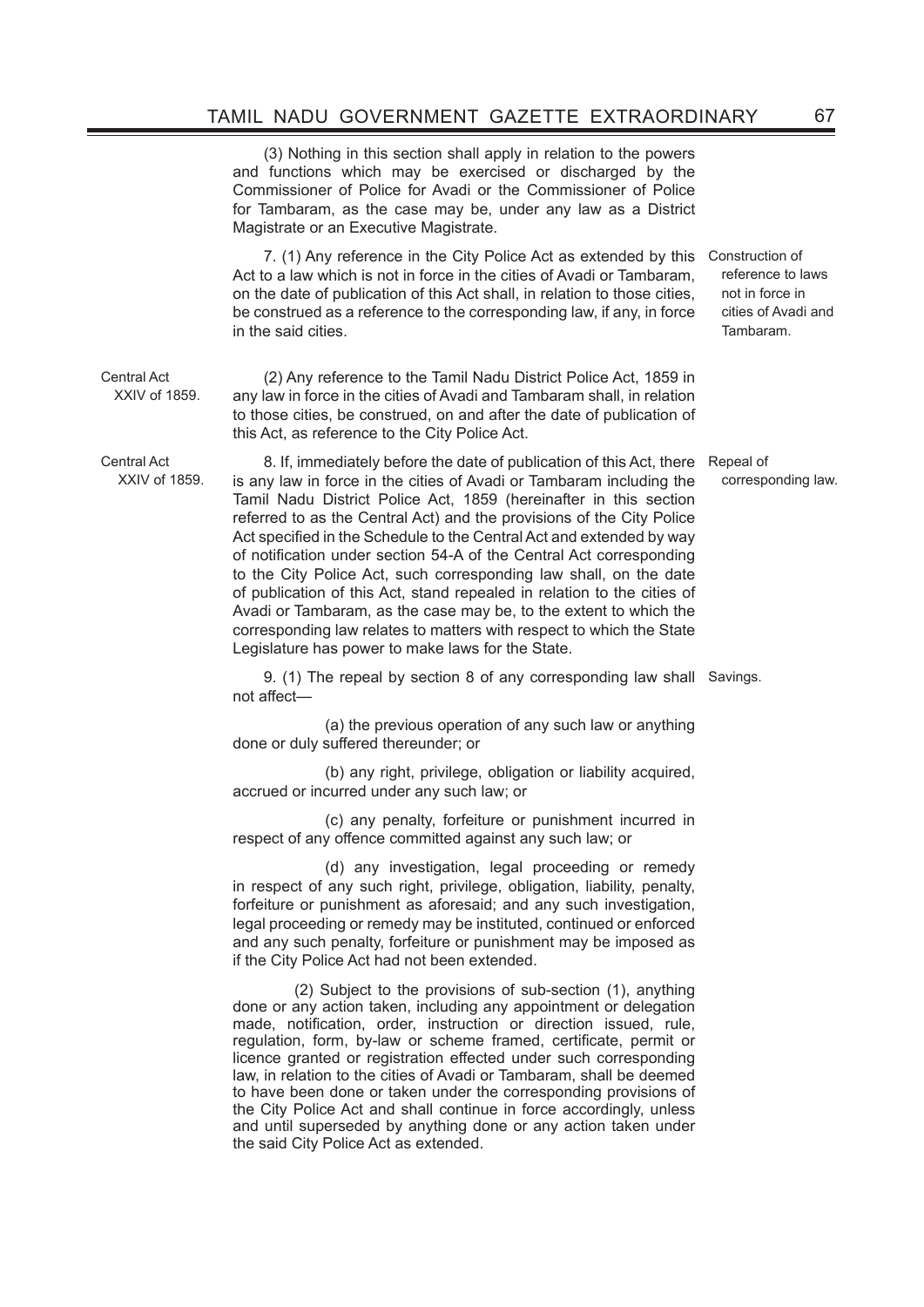Construction of reference to authorities where new authorities have been constituted.

Powers of courts and other authorities for purposes of facilitating application of City Police Act.

Power to remove difficulties.

Power to amend Schedules.

> Power to make rules.

Repeal and saving.

10. Any reference by whatever form or words in any law in force to any authority competent on the date immediately preceding the date of publication of this Act, to exercise any power or discharge any function in the cities of Avadi or Tambaram, shall, where a corresponding new authority has been constituted by or under the City Police Act as extended or under this Act to the said cities, have effect as if it were a reference to that new authority.

11. For the purpose of facilitating the application, in the city of Avadi and in the city of Tambaram, of the City Police Act as extended, any court or other authority may construe the said Act with such alteration not affecting the substance as may be necessary or proper to adapt it to the matter before the court or other authority.

12. If any difficulty arises in giving effect to the provisions of the City Police Act as extended by this Act, to the cities of Avadi and Tambaram, the Government may, as occasion may require, by order, do anything which appear to them to be necessary for the purpose of removing the difficulty:

Provided that no such order shall be made after the expiry of two years from the date of the commencement of this Act.

13. The Government may, by notification, amend the Schedules, so as to include or exclude any police station.

14. (1) The Government may make rules for carrying out all or any of the purposes of this Act.

(2) All rules made or notification issued under this Act shall be published in the Tamil Nadu Government Gazette, and unless they are expressed to come into force on a particular day, shall come into force on the day on which they are so published.

(3) Every rule made or notification or order issued under this Act shall, as soon as possible after it is made or issued, be placed on the table of the Legislative Assembly, and if before the expiry of the session in which it is so placed or the next session, the Legislative Assembly agrees that the rule or notification or order should not be made or issued, the rule or notification or order shall thereafter have effect only in such modified form or be of no effect, as the case may be, so, however, that any such modification or annulment shall be without prejudice to the validity of anything previously done under that rule or notification or order.

15. (1) The Chennai City Police (Extension to the cities of Avadi Tamil Nadu and Tambaram) Ordinance, 2021 is hereby repealed.

**Ordinance** 1 of 2022.

 (2) Notwithstanding such repeal, anything done or any action taken or any direction given under the said Ordinance, shall be deemed to have been done or taken or given under this Act.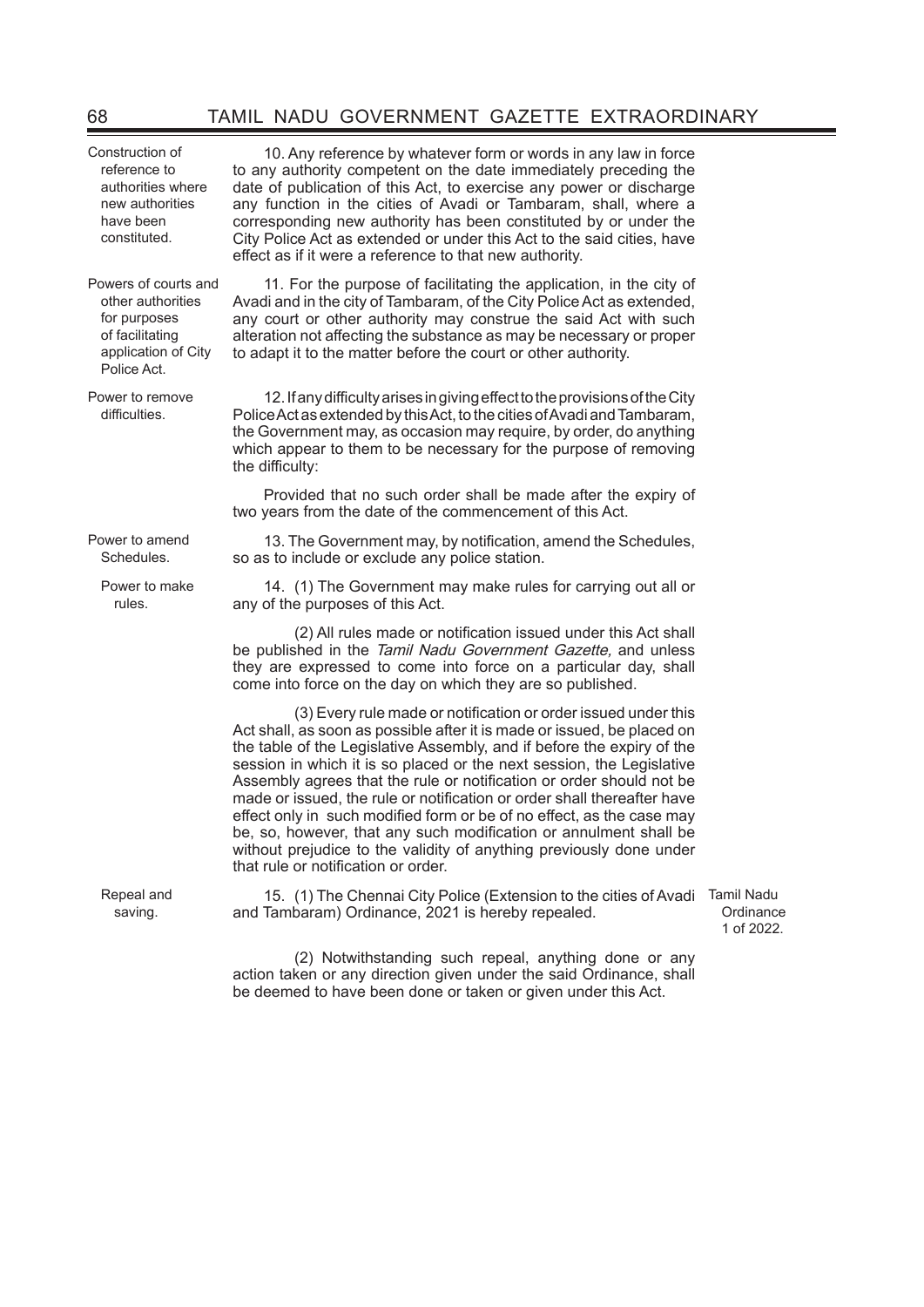## **SCHEDULE – I**

## **City of Avadi**

[*See* section 2(1)]

| SI. No.          | <b>Police Stations.</b> |
|------------------|-------------------------|
| $\overline{1}$ . | Ambattur                |
| 2.               | <b>Ambattur Estate</b>  |
| 3.               | Avadi                   |
| $\overline{4}$ . | Ennore                  |
| 5.               | Kattur                  |
| 6.               | Korattur                |
| 7.               | Manali                  |
| 8.               | Manali Pudunagar        |
| 9.               | Mangadu                 |
| 10.              | Minjur                  |
| 11.              | M.M Colony              |
| 12.              | Muthapudhupet           |
| 13.              | Nazarethpet             |
| 14.              | Pattabiram              |
| 15               | Poonamalle              |
| 16.              | <b>Redhills</b>         |
| 17.              | Sathangadu              |
| 18.              | Sevvapet                |
| 19.              | Sholavaram              |
| 20.              | <b>SRMC</b>             |
| 21.              | <b>Tank Factory</b>     |
| 22.              | Thirumullaivoil         |
| 23.              | Thirunindravur          |
| 24.              | Thiruverkadu            |
| 25.              | Vellavedu               |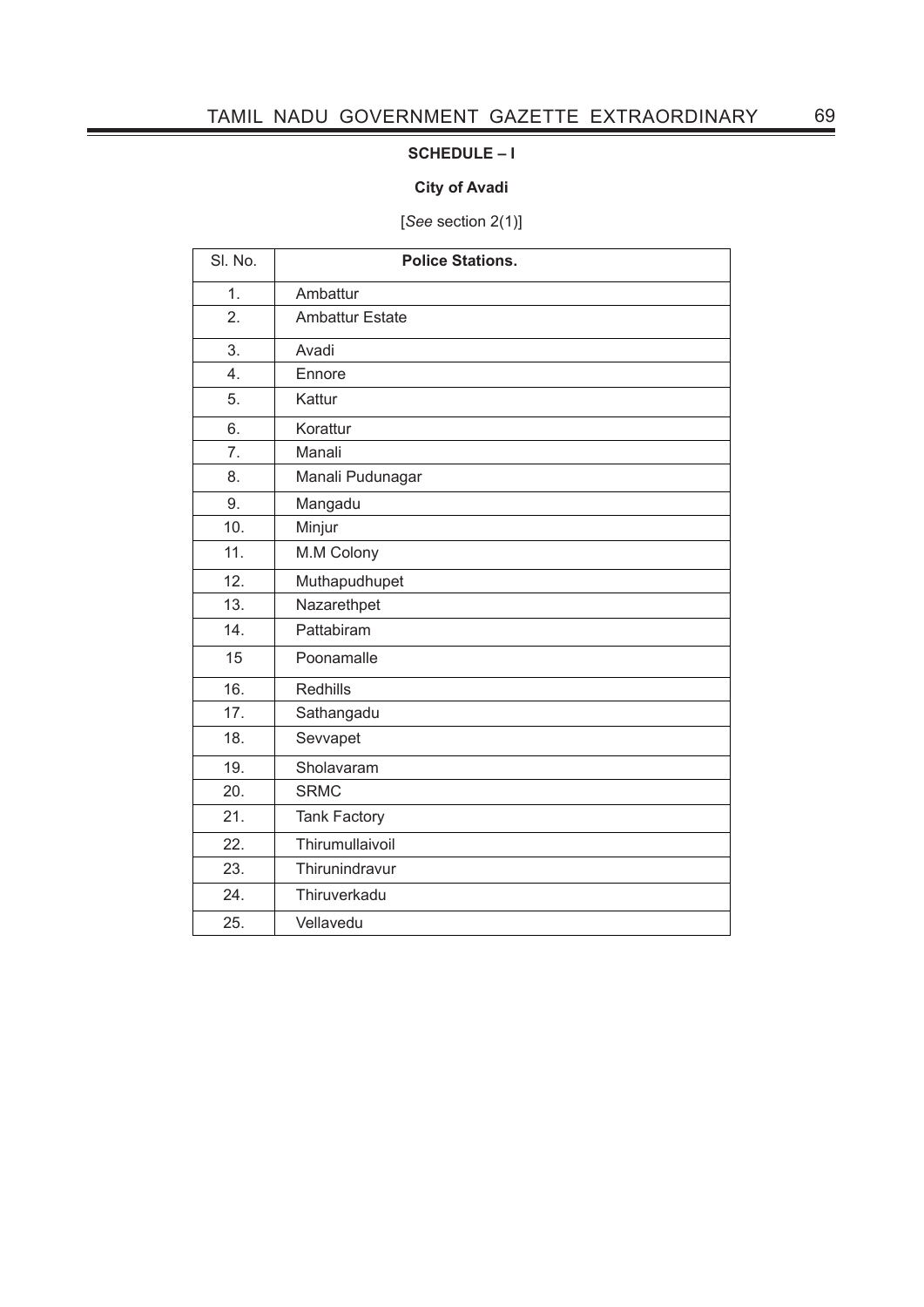# **SCHEDULE – II**

## **City of Tambaram**

[*See* section 2(2)]

| SI. No. | <b>Police Stations.</b> |
|---------|-------------------------|
| 1.      | Chrompet                |
| 2.      | Chitlapakkam            |
| 3.      | Guduvanchery            |
| 4.      | Kannagi Nagar           |
| 5.      | Kanathur                |
| 6.      | Kelambakkam             |
| 7.      | Kundrathur              |
| 8.      | Maraimalai Nagar        |
| 9.      | Manimangalam            |
| 10.     | Otteri                  |
| 11.     | Pallavaram              |
| 12.     | Pallikaranai            |
| 13.     | Peerkankaranai          |
| 14.     | Perumbakkam             |
| 15      | Selaiyur                |
| 16.     | Semmanchery             |
| 17.     | Shankar Nagar           |
| 18.     | Somangalam              |
| 19.     | Tambaram                |
| 20.     | Thazhambur              |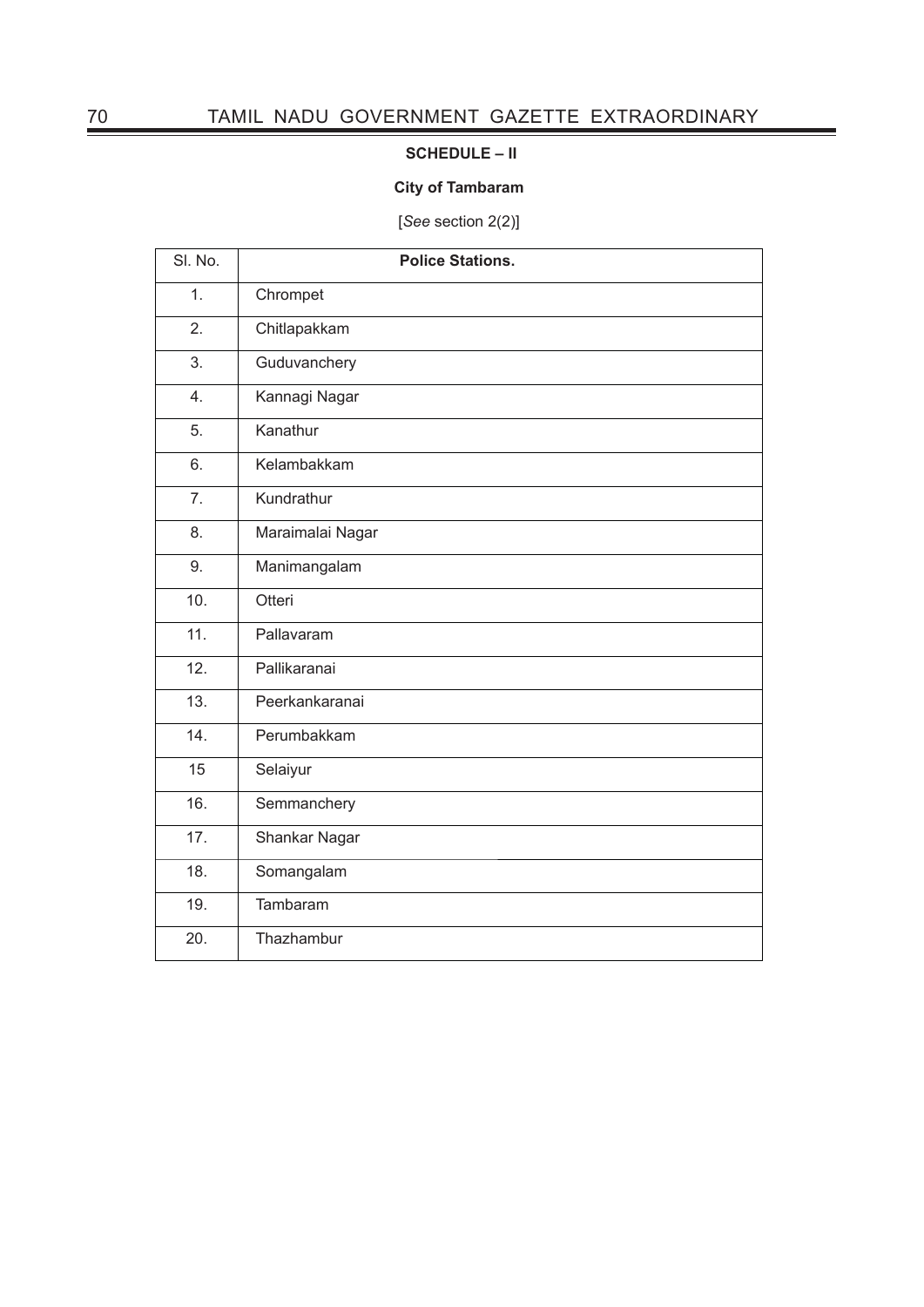### **STATEMENT OF OBJECTS AND REASONS**

 While Moving Demand No.22 for Police department, for the year 2021-2022, the Hon'ble Chief Minister announced on the floor of the Legislative Assembly that for better administration and to improve the quality of policing, the Chennai City Police Commissionerate would be trifurcated and new Commissionerates constituted at Avadi and Tambaram, by including certain police stations from the neighbouring districts. To give effect to the above said announcement, the Government have decided to enact a law to trifurcate the existing Chennai City Police Commissionerate and to create new Commissionerates at Avadi and Tambaram, by extending the provisions of the Chennai City Police Act, 1888 (Tamil Nadu Act III of 1888) to those areas.

2. In order to give effect to the above decision, the Chennai City Police (Extension to the cities of Avadi and Tambaram) Ordinance, 2021 (Tamil Nadu Ordinance 1 of 2022) was promulgated by the Governor on the 30<sup>th</sup> December 2021 and the same was published in the Tamil *Nadu Gazette Extraordinary*, dated the 1st January 2022.

3. The Bill seeks to replace the said Ordinance.

**M.K.STALIN** Chief Minister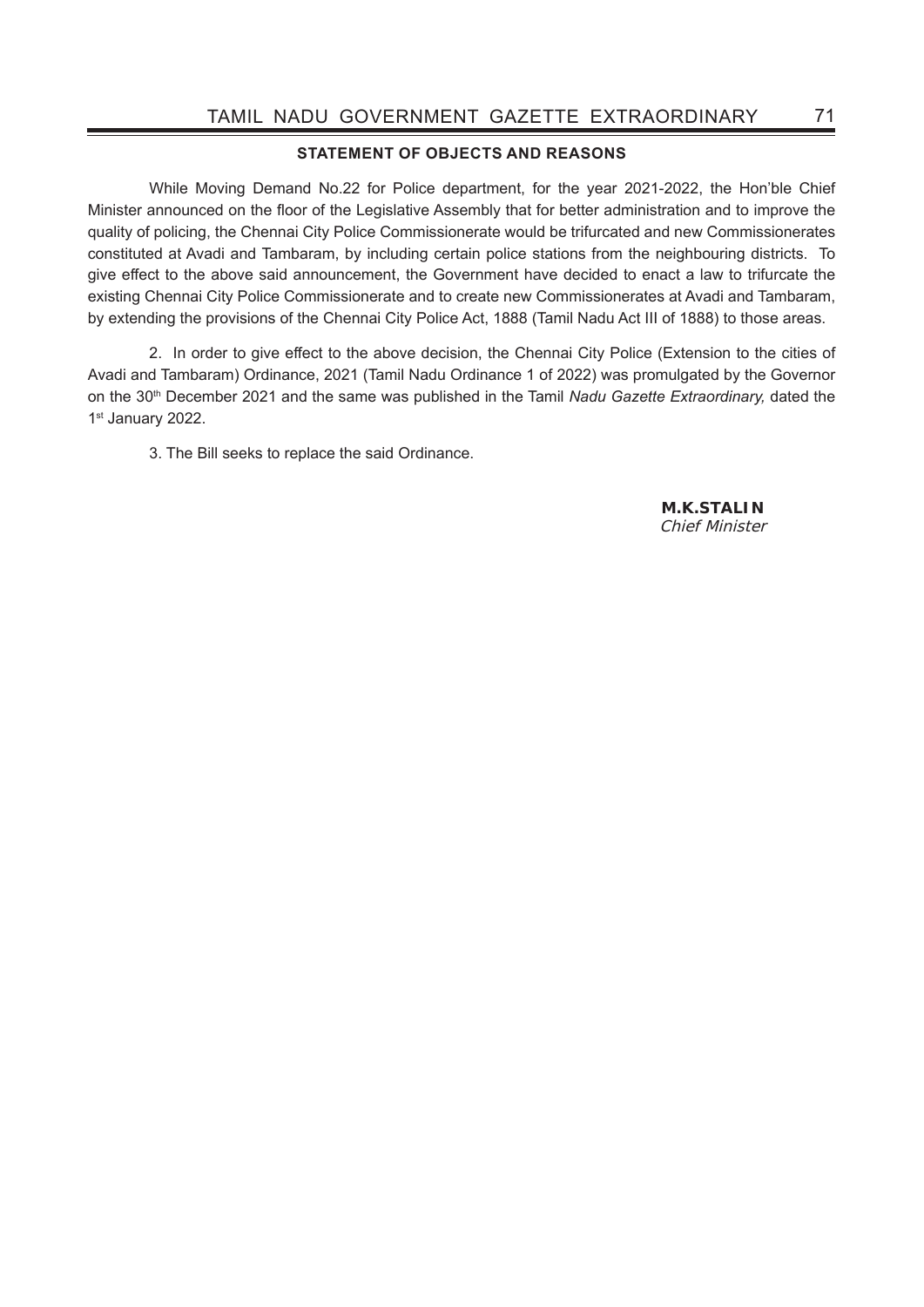## **STATEMENT UNDER RULE 168 OF THE TAMIL NADU LEGISLATIVE ASSEMBLY RULES EXPLAINING THE CIRCUMSTANCES WHICH NECESSITATED THE PROMUGATION OF THE CHENNAI CITY POLICE (EXTENSION TO THE CITIES OF AVADI AND TAMBARAM) ORDINANCE, 2021**

### **(TAMIL NADU ORDINANCE 1 OF 2022)**

While moving Demand No.22 for Police department, for the year 2021-2022, the Hon'ble Chief Minister announced on the floor of the Legislative Assembly that for better administration and to improve the quality of policing, the Chennai City Police Commissionerate would be trifurcated and new Commissionerates constituted at Avadi and Tambaram, by including certain police stations from the neighbouring districts. To give effect to the above said announcement, the Government decided to enact a law to trifurcate the existing Chennai City Police Commissionerate and to create new Commissionerates at Avadi and Tambaram, by extending the provisions of the Chennai City Police Act, 1888 (Tamil Nadu Act III of 1888) to those areas.

2. As the Legislative Assembly was not in session at that time, it became necessary to promulgate an Ordinance to give effect to the above decision. Accordingly, the Chennai City Police (Extension to the cities of Avadi and Tambaram) Ordinance, 2021 (Tamil Nadu Ordinance 1 of 2022) was promulgated by the Governor on the 30th December 2021 and the same was published in the *Tamil Nadu Government Gazette Extraordinary*, dated the 1<sup>st</sup> January 2022.

> **M.K.STALIN** Chief Minister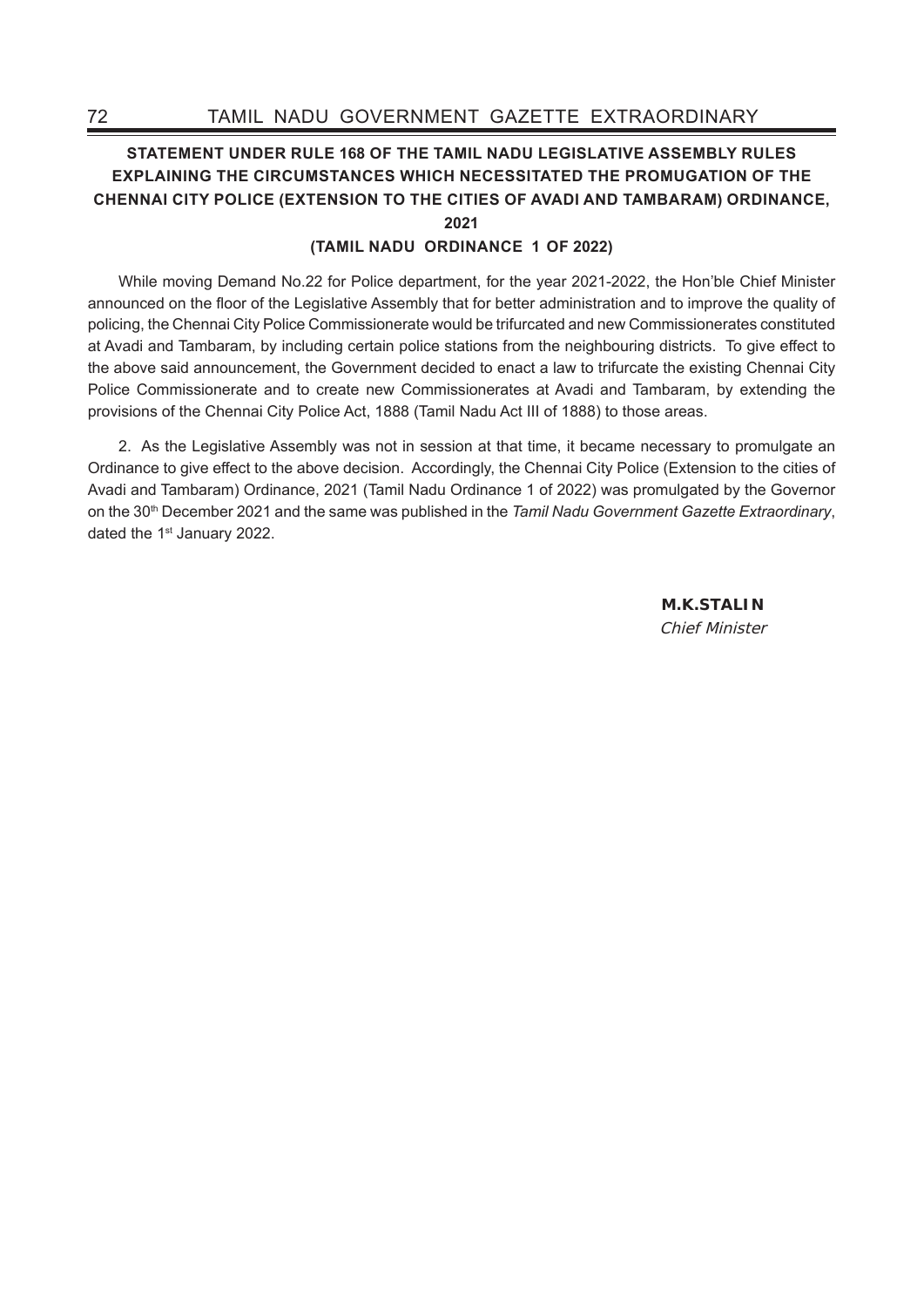### **MEMORANDUM REGARDING DELEGATED LEGISLATION**

 Clauses 4 (1), 6 (2), 12, 13 and 14 of the Bill empower the Government to make rules or to issue orders or Notification as the case may be under the proposed Act.

2. The powers delegated are normal and not of an exceptional character.

## **M.K.STALIN**

Chief Minister